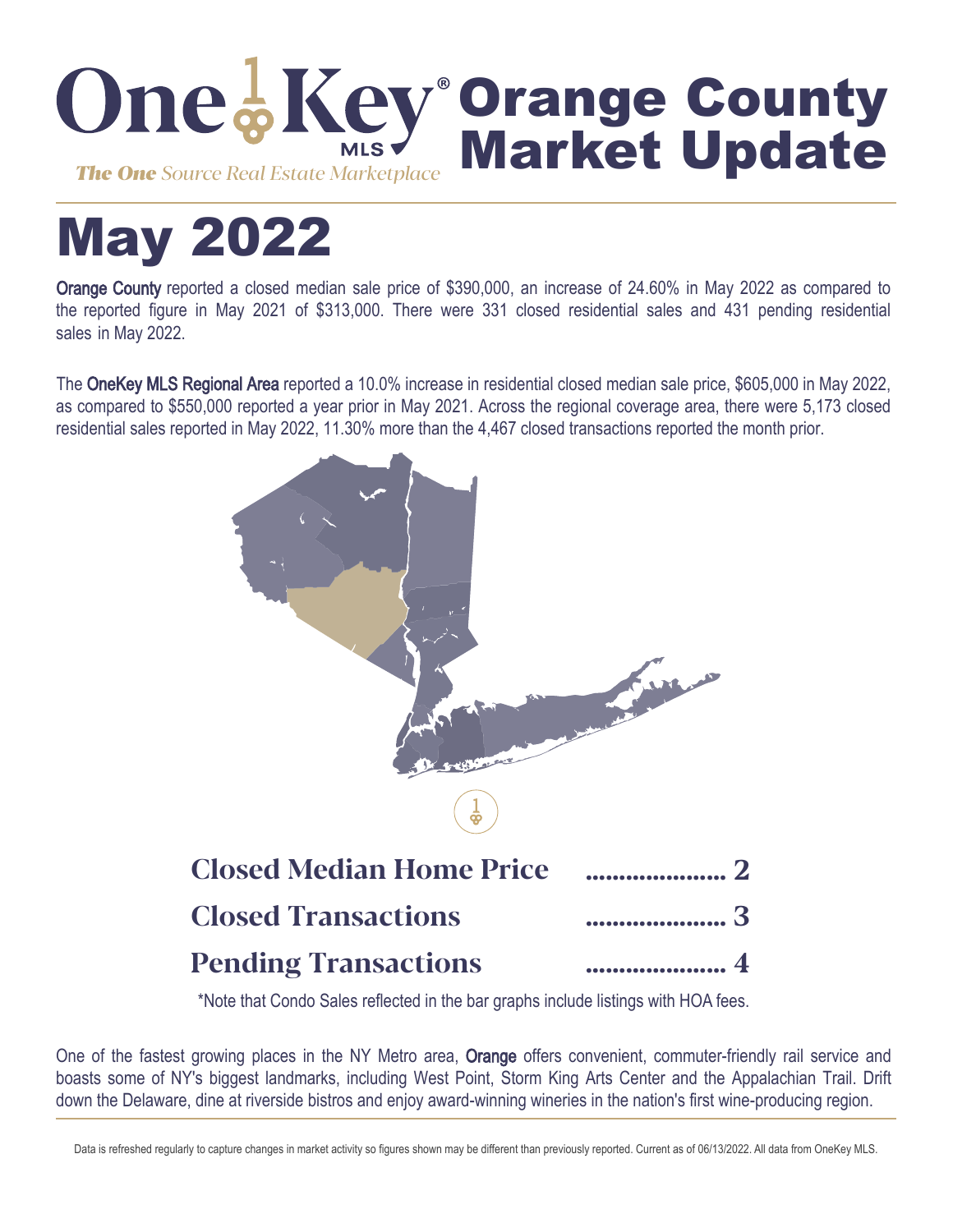

## Real Estate Market Report

### **Sold Property Median Price for:**

#### **Location: Orange (County)**



| Residential, Condo, Co-op Properties |  |  |
|--------------------------------------|--|--|
|                                      |  |  |

| Month           | Current<br>Year | Prior<br>Year | %<br>Change |
|-----------------|-----------------|---------------|-------------|
| May-2022        | \$390,000       | \$313,000     | 24.6        |
| Apr-2022        | \$360,000       | \$325,000     | 10.8        |
| Mar-2022        | \$350,750       | \$317,750     | 10.4        |
| Feb-2022        | \$355,000       | \$319,000     | 11.3        |
| Jan-2022        | \$355,000       | \$342,000     | 3.8         |
| Dec-2021        | \$350,000       | \$325,000     | 7.7         |
| <b>Nov-2021</b> | \$365,000       | \$313,000     | 16.6        |
| Oct-2021        | \$368,000       | \$311,000     | 18.3        |
| Sep-2021        | \$350,000       | \$309,750     | 13.0        |
| Aug-2021        | \$369,000       | \$317,750     | 16.1        |
| <b>Jul-2021</b> | \$365,000       | \$302,500     | 20.7        |
| Jun-2021        | \$350.000       | \$290.000     | 20.7        |

**Sold Property Median Price for:** Location: Orange (County) (Last 24 Months - Residential, Condo, Co-op Properties)



Note: Information displayed in the data table is compiled by OneKey® MLS and represents a combined total of Residential, Condo, Co-op Properties sales for the selected time frame. Only available<br>data will be displayed. Pl

06/13/2022 10:55 AM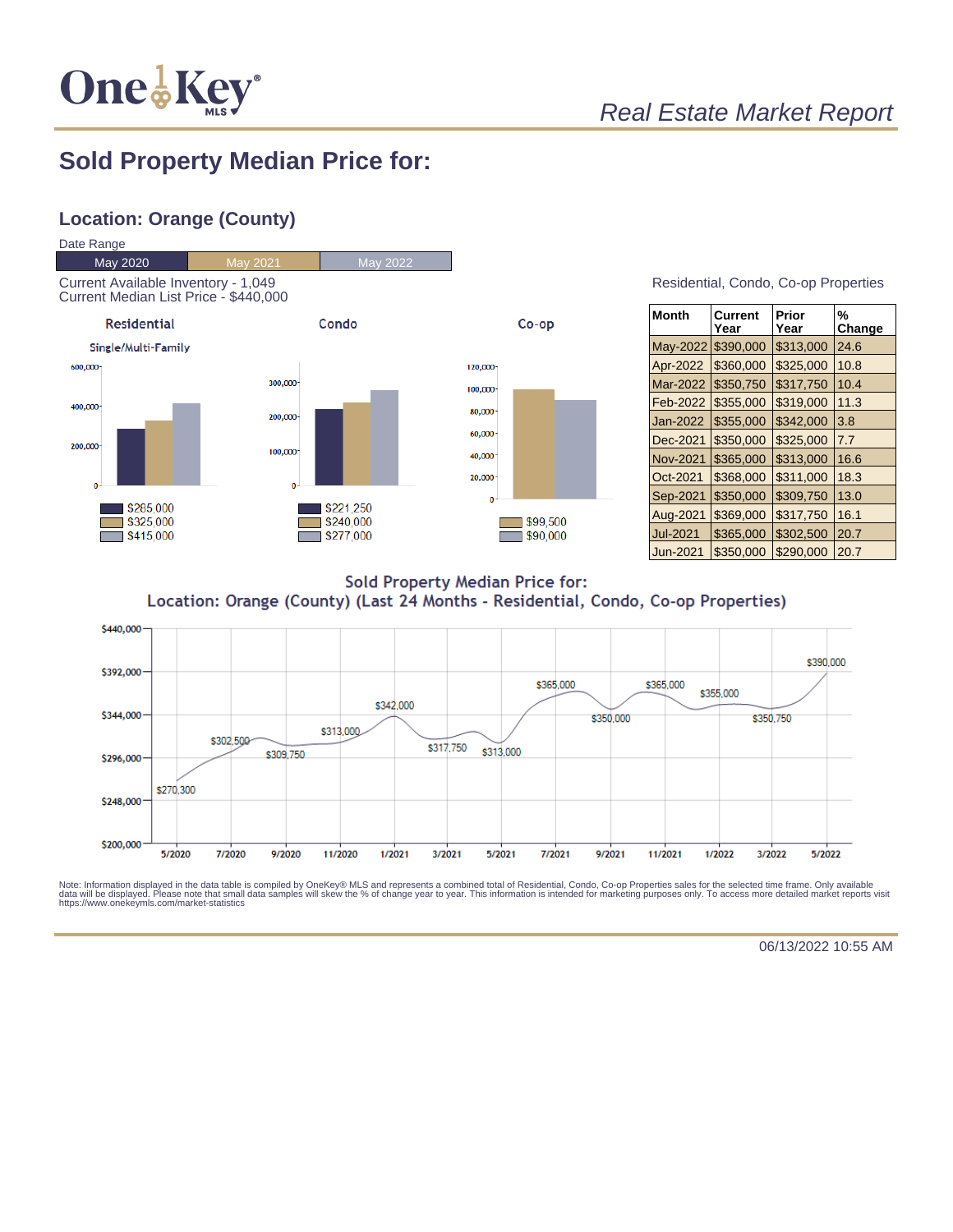

# Real Estate Market Report

## **Sold Property Counts for:**

#### **Location: Orange (County)**



Residential, Condo, Co-op Properties

| <b>Month</b>    | <b>Current</b><br>Year | Prior<br>Year | %<br>Change |
|-----------------|------------------------|---------------|-------------|
| May-2022        | 331                    | 358           | $-7.5$      |
| Apr-2022        | 299                    | 379           | $-21.1$     |
| Mar-2022        | 383                    | 512           | $-25.2$     |
| Feb-2022        | 357                    | 407           | $-12.3$     |
| Jan-2022        | 443                    | 465           | $-4.7$      |
| Dec-2021        | 472                    | 587           | $-19.6$     |
| Nov-2021        | 460                    | 511           | $-10.0$     |
| Oct-2021        | 475                    | 551           | $-13.8$     |
| Sep-2021        | 461                    | 506           | $-8.9$      |
| Aug-2021        | 531                    | 496           | 7.1         |
| <b>Jul-2021</b> | 462                    | 376           | 22.9        |
| Jun-2021        | 439                    | 298           | 47.3        |

**Sold Property Counts for:** Location: Orange (County) (Last 24 Months - Residential, Condo, Co-op Properties)



Note: Information displayed in the data table is compiled by OneKey® MLS and represents a combined total of Residential, Condo, Co-op Properties sales for the selected time frame. Only available<br>data will be displayed. Pl

06/13/2022 10:55 AM